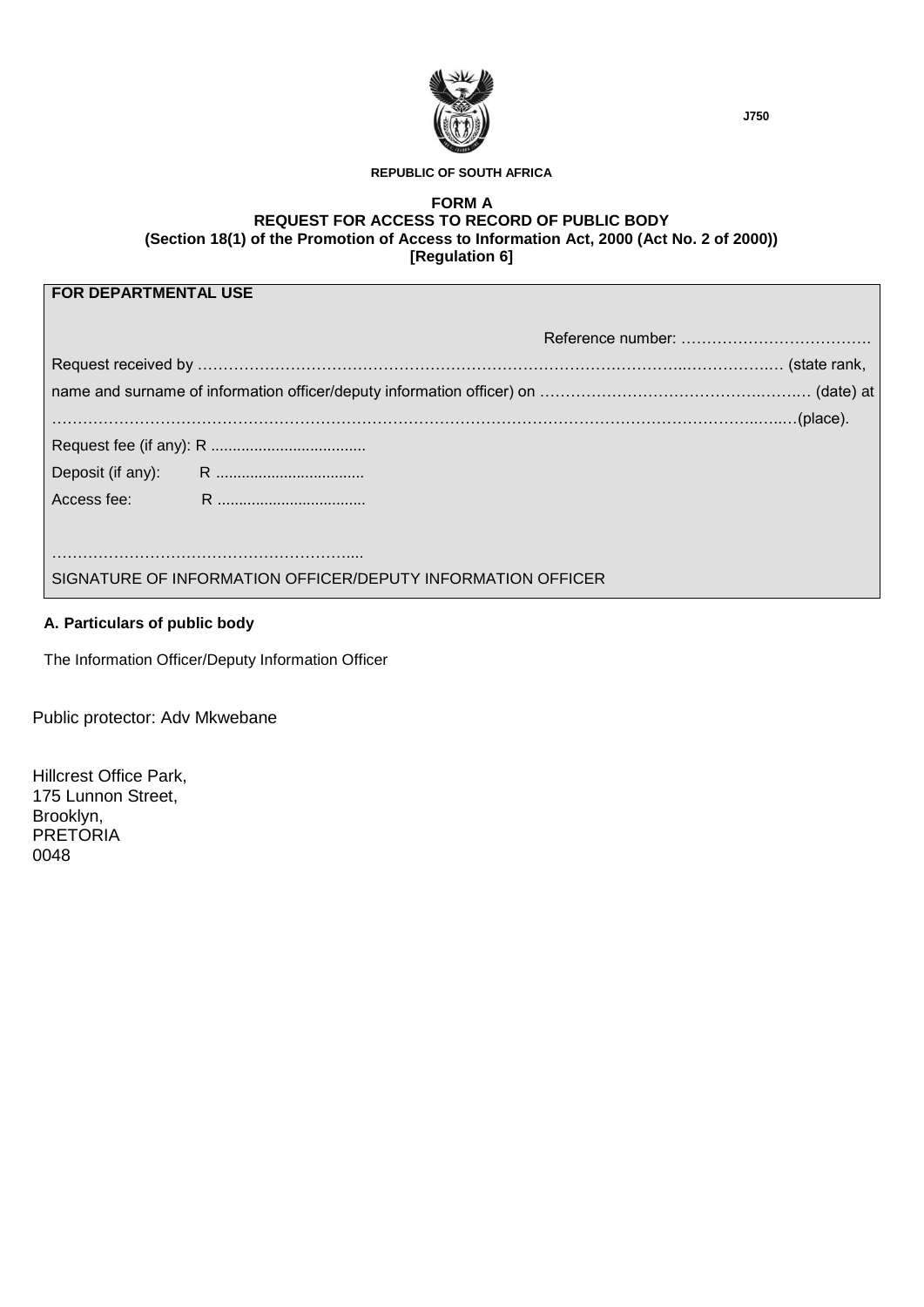#### **B. Particulars of person requesting access to the record**

- (a) The particulars of the person who requests access to the record must be given below.
- (b) The address and/or fax number in the Republic to which the information is to be sent, must be given.
- (c) Proof of the capacity in which the request is made, if applicable, must be attached.

| Full names and surname:                                                    |                                                                             |  |          |  |   |   |  |   |   |          |   |   |   |
|----------------------------------------------------------------------------|-----------------------------------------------------------------------------|--|----------|--|---|---|--|---|---|----------|---|---|---|
| Identity number:                                                           |                                                                             |  | $\theta$ |  | 2 | 3 |  | 4 | 6 | $\theta$ | U | 8 | 8 |
| Postal address:                                                            | 88 Marshall Street, 2 <sup>nd</sup> Floor, Marshalltown, Johannesburg, 2107 |  |          |  |   |   |  |   |   |          |   |   |   |
| office number: (068) 159-6956<br>$(084)$ 0544733<br>Telephone number:      |                                                                             |  |          |  |   |   |  |   |   |          |   |   |   |
|                                                                            |                                                                             |  |          |  |   |   |  |   |   |          |   |   |   |
| when made on behalf of another person: Chairman of the Black IT Forum (GP) |                                                                             |  |          |  |   |   |  |   |   |          |   |   |   |

## **C. Particulars of person on whose behalf request is made**

This section must be completed ONLY if a request for information is made on behalf of another person.

Full names and surname: …Hola Bon Renaissance Foundation

| Identi<br>יי<br>.<br>,,,,,<br>™uer. |  |  |  |
|-------------------------------------|--|--|--|
|-------------------------------------|--|--|--|

# **D. Particulars of record**

| (a) Provide full particulars of the record to which access is requested, including the reference number if that is known |
|--------------------------------------------------------------------------------------------------------------------------|
| to you, to enable the record to be located.                                                                              |
| (b) If the provided space is inadequate, please continue on a separate folio and attach it to this form. The requester   |

must sign all the additional folios.

1. Description of record or relevant part of the record:

Report of the Cyril Ramaphosa CR17 Campaign

Report of all officials of Judiciary including judges who may have received payments and moneys from and/or on behalf of CR17 Campaign and/or from the then President directly and/or indirectly ……………………………………………………………………………………………………………………………………………..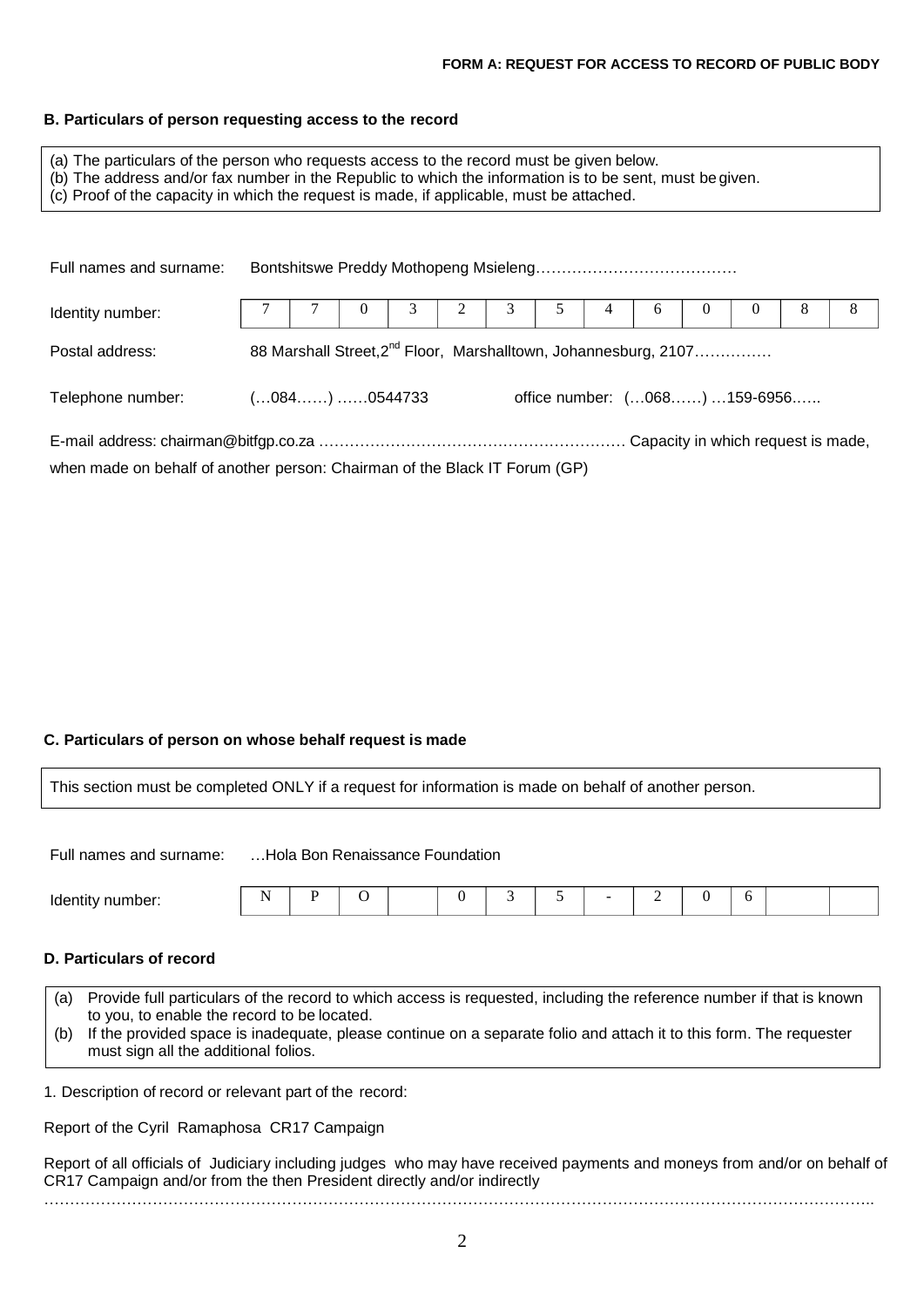2. Reference number, if available: ……………………………………………………………………………………………………

3. Any further particulars of record: - We request from 2012-2018 of the below :

3.1.List and /or report of all the State officials such as members of the Judiciary including judges who received payments from and/or on behalf of CR17 Campaign and/or from the then President directly and/or indirectly related or non-related to CR 17 campaign

3.2 .List and /or report of all the State officials who made and/or received Judiciary including judges who received payments from and/or on behalf of CR17 Campaign and/or from the then President directly and/or indirectly related or nonrelated to CR 17 campaign

3.3 List and /or report of all the Private Sector or Companies officials who made or received payments from and/or on behalf of CR17 Campaign and/or from the then President directly and/or indirectly related or non-related to CR 17 campaign

3.4 Any actions if any taken from the judges implicated

**E. Fees**

- (a) A request for access to a record, other than a record containing personal information about yourself, will be processed only after a request fee has been paid.
- (b) You will be notified of the amount required to be paid as the request fee.
- (c) The **fee payable for access** to a record depends on the form in which access is required and the reasonable time required to search for and prepare a record.
- (d) If you qualify for exemption of the payment of any fee, please state the reason for exemption.

Reason for exemption from payment of fees:

…Hola Bon Renaissance Foundation is a non-profit organisation, and as well a non-government organisation,

Striving to empower the poor of the poorest and the historically disadvantaged from all Societies Advances the Socio economic transformational and upliftment of previously disadvantaged People Advocacy and lobby group that advances the interest of the poor and of all South Africans

### **F. Form of access to record**

If you are prevented by a disability to read, view or listen to the record in the form of access provided for in 1 to 4 below, state your disability and indicate in which form the record is required.

Disability: Form in which record is required:

Mark the appropriate box with an **X**.

NOTES:

- (a) Compliance with your request for access in the specified form may depend on the form in which the record is available.
- (b) Access in the form requested may be refused in certain circumstances. In such a case you will be informed if access will be granted in another form.
- (c) The fee payable for access to the record, if any, will be determined partly by the form in which access is requested.

| 1. If the record is in written or printed form:                                                                                               |                 |   |                      |   |                                 |  |  |  |
|-----------------------------------------------------------------------------------------------------------------------------------------------|-----------------|---|----------------------|---|---------------------------------|--|--|--|
|                                                                                                                                               | copy of record* | Λ | inspection of record |   |                                 |  |  |  |
| 2. If record consists of visual images -<br>(this includes photographs, slides, video recordings, computer-generated images, sketches, etc.): |                 |   |                      |   |                                 |  |  |  |
|                                                                                                                                               | view the images |   | copy of the images*  | X | transcription of the<br>images* |  |  |  |